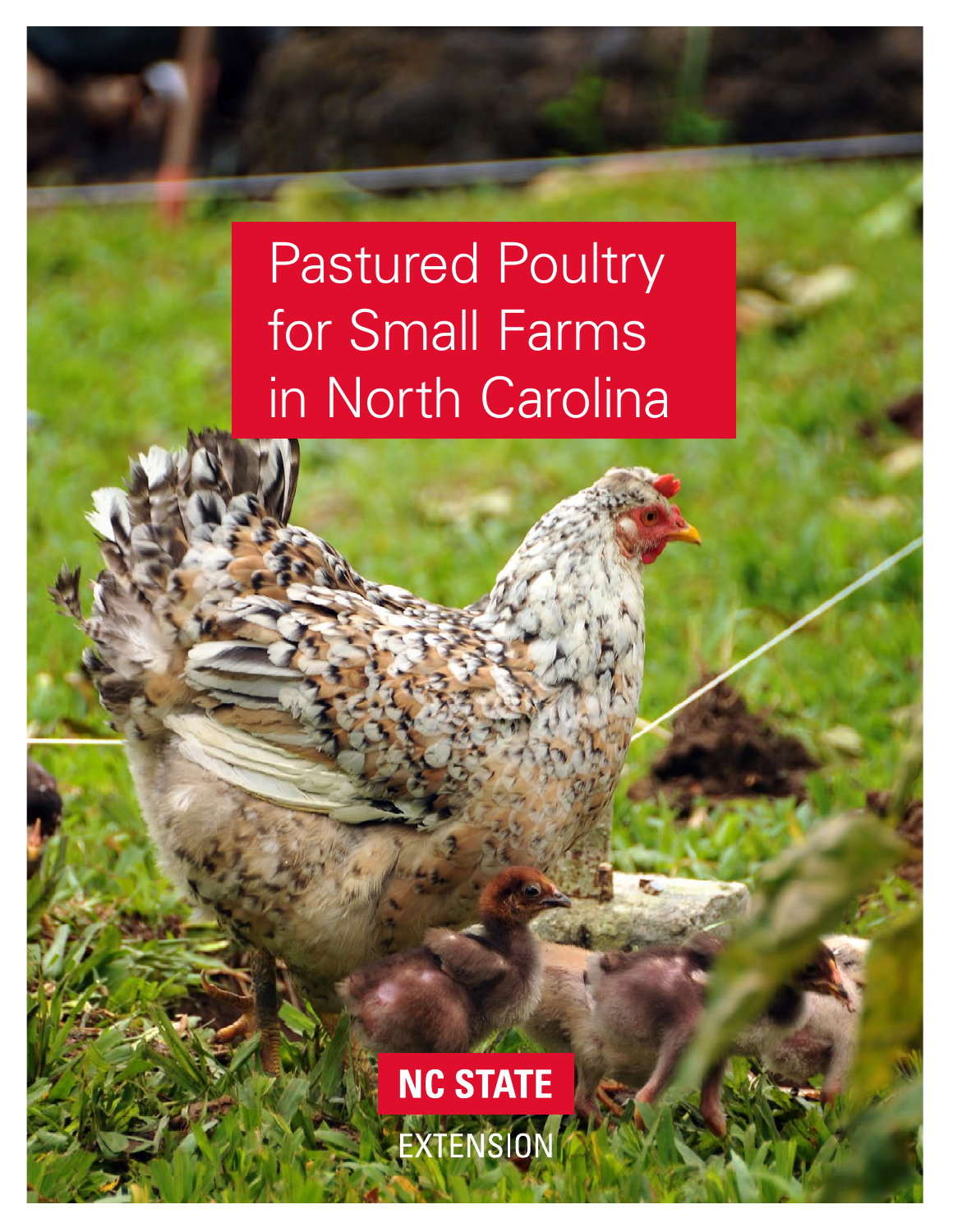This guide provides an overview of pastured poultry production for small and beginning farmers in North Carolina, with a focus on planning that can result in a profitable poultry enterprise. This publication is a starting reference for anyone interested in pastured poultry production. Links to internet resources are presented throughout this publication for additional reference. Information is also available from N.C. Cooperative Extension centers, the North Carolina Farm School (*[ncfarmschool.ces.ncsu.edu](https://ncfarmschool.ces.ncsu.edu/)*), and other state university resources.

### **Contents**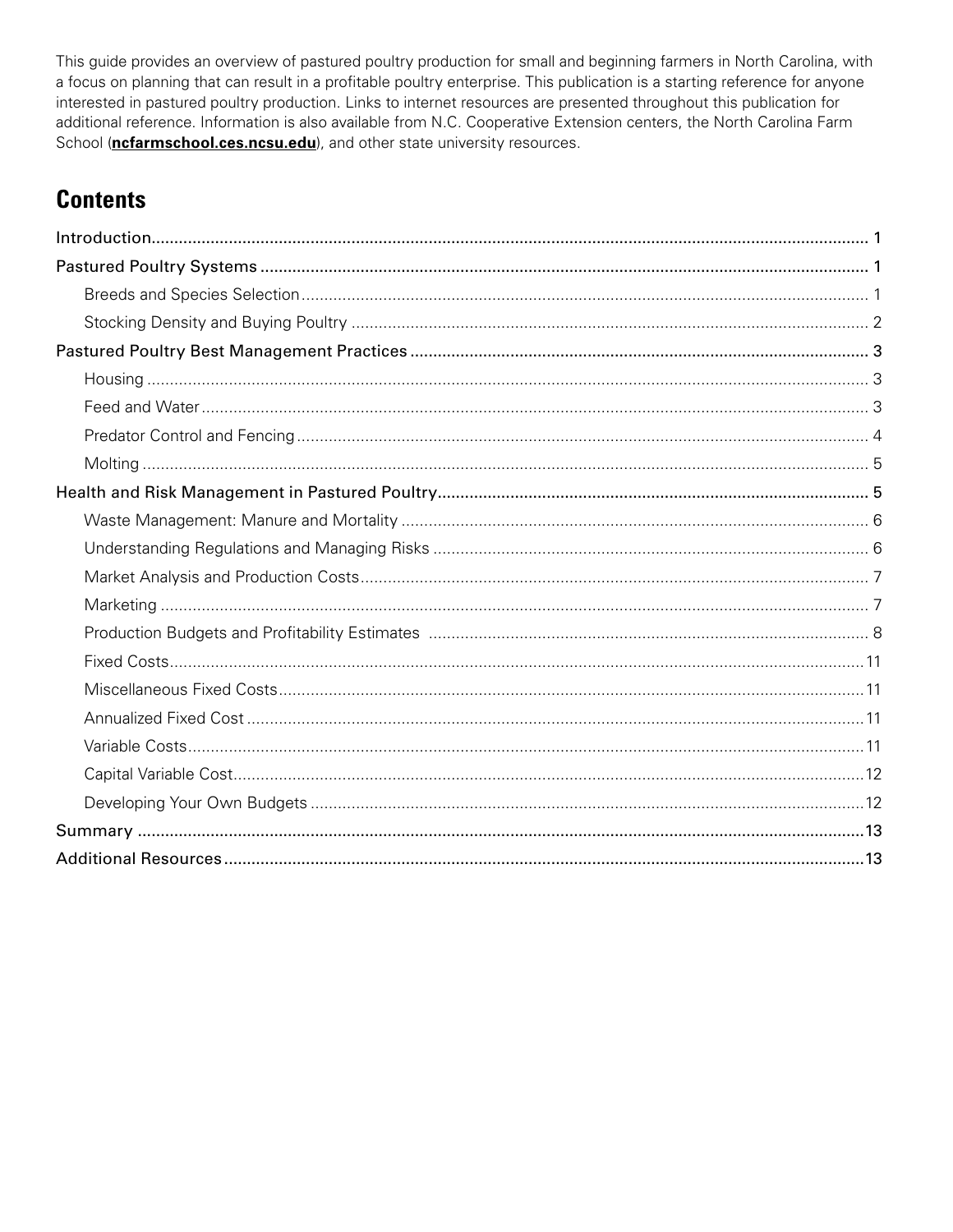# <span id="page-2-0"></span>**Introduction**

Pastured poultry is one of the most popular enterprises for beginning farmers. Layers and broilers are the two main types of poultry enterprises. Layers are raised to produce eggs. Broilers are chickens raised for meat. In North Carolina, pastured poultry producers may sell up to 30 dozen eggs per week and market up to 1,000 meat birds per year with fairly minimal licensing requirements.

Lower start-up costs, compared to other animal enterprises, make small-scale poultry a potentially attractive use of capital. Pastured poultry meat and eggs are widely sold through the market channels commonly used by beginning farmers—including community supported agriculture (CSA), on-farm sales, and community farmers markets. In these markets, poultry products can complement other farm products, such as produce. In the right market, it can be relatively easy to sell pastured poultry products.

There are many risks involved in small-scale egg and poultry enterprises. Profitability varies widely depending on the value and total cost of the operator's labor. Predators and flock disease can create large losses and stunt productivity. Furthermore, new producers may find that the local market demand for poultry products is already met.

This publication includes some definitions and descriptions of pastured poultry systems. It also discusses poultry types and breeds, best management practices for pastured poultry, poultry health, and marketing and financial costs. Sample budgets are provided for both layer and broiler production in pastured systems.

# **Pastured Poultry Systems**

The Agricultural Marketing Resource Center defines pastured poultry as "a poultry production system that is characterized by chickens, turkeys, or ducks being raised primarily on pasture. The birds supplement their grain feed by foraging for up to 20 percent of their intake and are often moved regularly to fresh pasture." The United States Department of Agriculture (USDA) does not maintain a formal definition of pastured poultry. See Table 1 for definitions of standard practices.

### **Breeds and Species Selection**

Pastured poultry growers may select a particular poultry breed or species based on a host of factors—including size and productivity; foraging characteristics; and consumer preferences.

Farmers raising pastured chickens often select breeds that produce meat and eggs efficiently; that is, meat chickens that gain weight on a modest amount of feed and layers that do not demand huge amounts of feed to produce eggs.

Different breeds of chickens are more outstanding egg layers than others (Table 2). Other breeds may produce a broiler more efficiently (Table 3) or have specific carcass characteristics, such as a wide breast. Still other breeds are dual-purpose, with favorable characteristics for both egg and meat production.

Some poultry breeds and crossbred birds (sex-link hybrids) may have characteristics more favorable to pastured production. Certain duck breeds are noted for their foraging characteristics, for example, making them possibly more desirable for pastured production than some chickens.

| <b>Term</b>                   | <b>Definition</b>                                                                                                                                                                                                                                                                                |
|-------------------------------|--------------------------------------------------------------------------------------------------------------------------------------------------------------------------------------------------------------------------------------------------------------------------------------------------|
| Pastured poultry pen          | Birds are confined to a portable pen, without a floor, that is regularly moved. Poultry eat pasture forage, insects, and<br>supplemental grain. The birds work manure into soil by scratching.                                                                                                   |
| "Net" range or<br>"day" range | Birds are housed in a portable shelter that is situated among paddocks—fenced areas created with electric poultry<br>netting. The birds feed on pasture forage and supplemental grains. Typically, a larger area of pasture is provided than<br>with a pastured poultry pen or chicken tractor.  |
| Chicken tractor               | Birds are housed in a portable pen moved throughout a field or between garden plots. The poultry feed on plants;<br>insects and their larvae (grubs); and supplemental feed. Poultry "till" the soil by scratching, and manure can provide<br>fertilizer for cover crops or future garden crops. |
| Free range                    | Birds are allowed "free range" forage across pasture and other land. Portable housing encourages birds to change<br>locations.                                                                                                                                                                   |
| Yarding                       | Birds are released from a coop or building, giving them freedom to range on adjacent fields or yards. Birds are regularly<br>moved among different locations to prevent forage depletion and promote flock health.                                                                               |

#### **Table 1. Distinct Practices for Pastured Poultry.**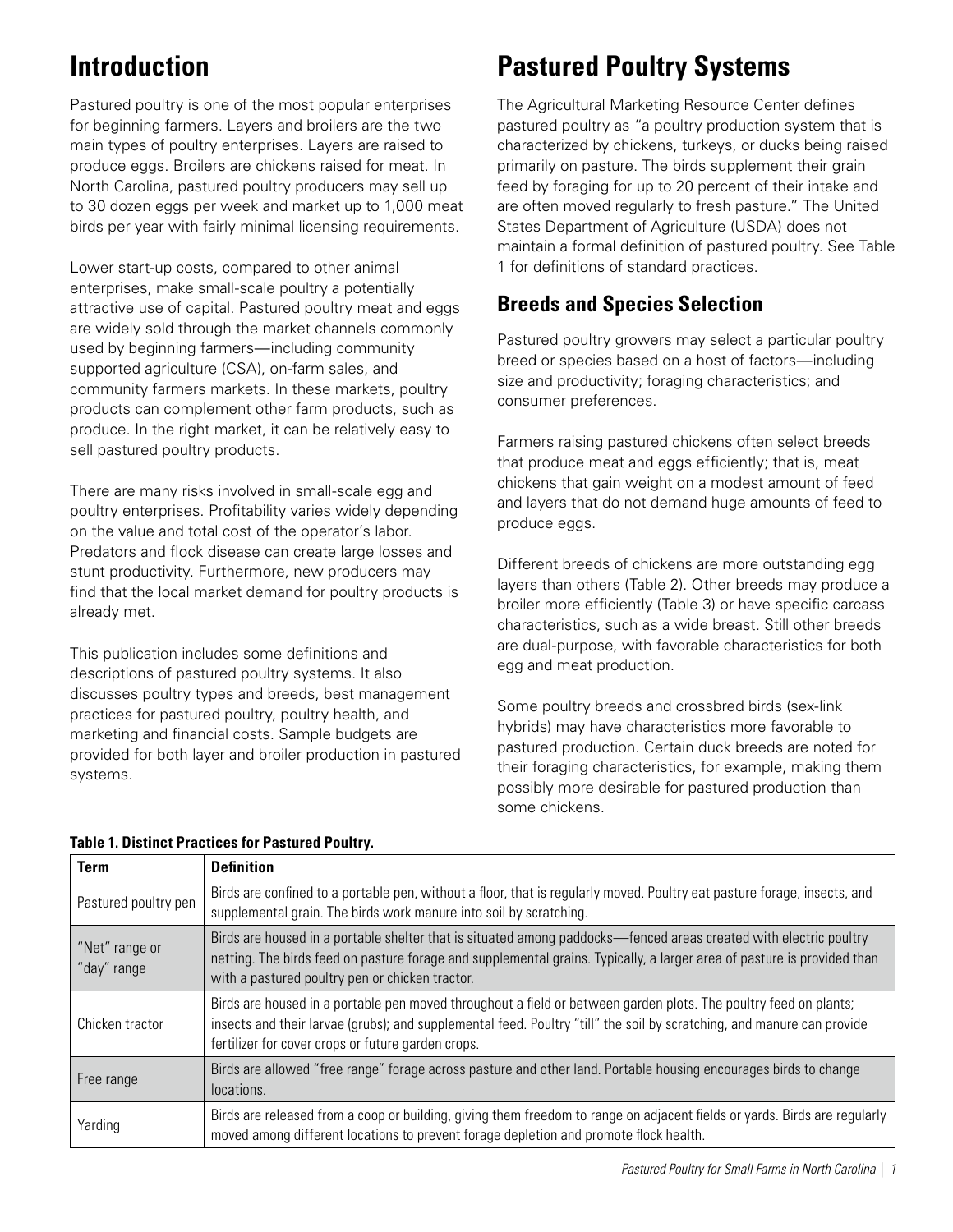<span id="page-3-0"></span>Egg-producing breeds used in small-scale poultry production include Leghorns (for white eggs) and Rhode Island Reds, New Hampshire Reds, and Australorps for brown eggs. Sex-link hybrids such as Red Stars and Black Stars are usually brown-egg layers. Some hatcheries also offer sex-link crosses that lay white eggs. Ameraucana often lay eggs with blue and green tints. There is also varied consumer interest in slower-growing breeds that may produce desirable flavor attributes.

Consumer preferences are an important factor in choosing what birds to grow. Size and aesthetics are characteristics important to some customers. For example, some people buying locally grown eggs may want specific egg colors (Table 2). Some consumers might have no interest in whole roasting chickens but be very interested in purchasing a locally grown turkey for their holiday meal.

When selecting pastured poultry birds, producers should carefully evaluate the potential costs and returns of producing any breed. More detailed discussions of breeds for small flock production are included in Additional Resources. It may also be helpful to research breeds used by other North Carolina pastured poultry producers.

#### **Table 2. Comparison of Significant Traits Among Common Pastured Poultry: Egg-Producing Breeds.**

| <b>Breed</b>                                                  | <b>Egg Color</b> | <b>Layers Prolificacy</b><br><b>Trait</b> |  |
|---------------------------------------------------------------|------------------|-------------------------------------------|--|
| White Leghorns                                                | White            | Excellent                                 |  |
| California White                                              | White            | Excellent                                 |  |
| Minorca                                                       | White            | Excellent                                 |  |
| Ancona                                                        | White            | Good                                      |  |
| <b>Black Sex-Link</b><br>(Rock Reds)                          | Brown            | Excellent                                 |  |
| Red Sex-Link (Golden<br>Comet, Gold Start,<br>Cinnamon Queen) | <b>Brown</b>     | Excellent                                 |  |
| Australorp                                                    | Brown            | Excellent                                 |  |
| Dominique                                                     | <b>Brown</b>     | Good                                      |  |
| New Hampshire                                                 | Brown            | Fair                                      |  |
| <b>Plymouth Rock</b>                                          | <b>Brown</b>     | Fair                                      |  |
| Rhode Island Red                                              | Brown            | Fair                                      |  |
| Aracauna/<br>Ameraucana                                       | Blue/green       | Fair                                      |  |

Source: *Poultry Breeds for the Small Farm*,

**[www.uaex.edu/publications/pdf/fsa-8012.pdf](https://www.uaex.edu/publications/pdf/fsa-8012.pdf)** (PDF, 341 KB)

#### **Table 3. Comparison of Significant Traits Among Common Pastured Poultry: Meat-Type Breeds**

| <b>Breed Name</b> | <b>Growth Rate Trait</b> |
|-------------------|--------------------------|
| Cornish Cross     | Fast                     |
| Cornish           | Slow                     |
| Jersey Giant      | Medium                   |
| Freedom Rangers   | Fast                     |

Source: *Poultry Breeds for the Small Farm*,

**[www.uaex.edu/publications/pdf/fsa-8012.pdf](https://www.uaex.edu/publications/pdf/fsa-8012.pdf)** (PDF, 341 KB)

### **Stocking Density and Buying Poultry**

The local market and customer demand are central to the decision of whether to raise layers, broilers, or both (see Section 4 for more detail on finances). It's also important to evaluate how much space is needed for the birds.

Chickens raised in a shelter for meat production need 1.5 to 2 sq. ft. of floor space per bird (Table 4). That requirement is the same for portable pens, such as chicken tractors, to house broilers on pasture. Broilers raised to have free range on pasture can use a yard as small as 5 to 10 sq. ft. per bird, provided birds are rotated among pasture spaces. Different breeds of chickens have different space requirements. Cornish Cross broilers, for example, can generally use smaller spaces than dualpurpose and heritage breeds raised for meat. Laying hens being rotated among pastures may require more space, especially breeds best suited for foraging. One laying hen requires 1.5 sq. ft. inside and 8 sq. ft. for outside runs.

|                                   | Table 4. Minimum Space Required, Per Bird, for Different |
|-----------------------------------|----------------------------------------------------------|
| <b>Types of Pastured Poultry.</b> |                                                          |

| <b>Poultry Type</b> | <b>Inside</b><br>Requirement,<br>sq. ft./bird | <b>Outside (run)</b><br>Requirement,<br>sq. ft./bird |
|---------------------|-----------------------------------------------|------------------------------------------------------|
| Chicken             | $1.5 - 2$                                     | $8 - 10$                                             |
| Duck                | 3                                             | 15                                                   |
| Goose               | հ                                             | 18                                                   |
| Quail               |                                               | 4                                                    |
| Pheasant            | 5                                             | 25                                                   |
| Turkey              | $3 - 5$                                       | 167                                                  |

Sources: *Small Scale Poultry Housing, Virginia Cooperative Extension* (**[www.pubs.ext.vt.edu/content/](https://www.pubs.ext.vt.edu/content/dam/pubs_ext_vt_edu/2902/2902-1092/2902-1092_pdf.pdf) [dam/pubs\\_ext\\_vt\\_edu/2902/2902-1092/2902-1092\\_](https://www.pubs.ext.vt.edu/content/dam/pubs_ext_vt_edu/2902/2902-1092/2902-1092_pdf.pdf) [pdf.pdf](https://www.pubs.ext.vt.edu/content/dam/pubs_ext_vt_edu/2902/2902-1092/2902-1092_pdf.pdf)** (PDF, 1.6 MB))

*Small Flock Turkey Production, PennState Extension* (**[extension.psu.edu/small-flock-turkey-production](https://extension.psu.edu/small-flock-turkey-production)**)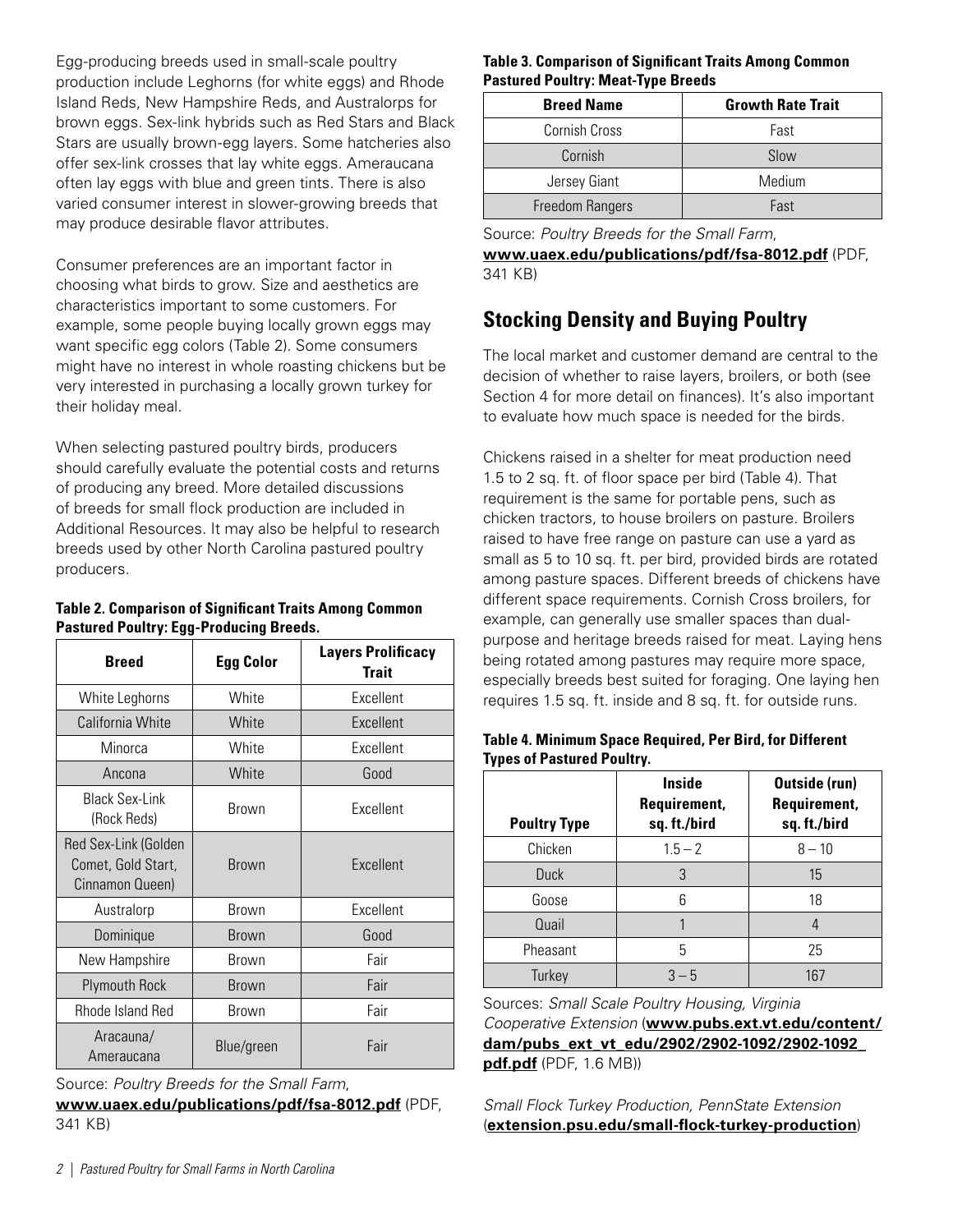<span id="page-4-0"></span>Birds for pastured poultry egg production are most commonly purchased as day-old chicks or adults of egg-laying age. According to the North Carolina Farm School budget estimates, the most economical option for pastured egg producers is to buy older birds. For pastured broilers, turkeys, and other meat birds, buying day-old chicks is the most common (and economical) practice for pastured poultry. Hatching eggs is an option for pastured poultry producers if brooder facilities are available and the operator can provide or afford the labor needed to raise chicks to maturity. Pullets are young hens usually less than 1 year old that have not started laying eggs yet. Starting with pullets instead of chicks will mean you will have eggs to sell at least six months sooner.

# **Pastured Poultry Best Management Practices**

### **Housing**

A pastured poultry enterprise can draw on existing farm resources, such as buildings and fields. Financial returns from pastured poultry production are unlikely to justify a large investment in facilities.

Shelter is critical for pastured poultry. The kind of poultry enterprise (eggs or meat) dictates the type of shelter required. In addition, different ages and types of birds have different needs. Three required elements for sheltering birds of all ages are bedding, ventilation, and lighting. If chicks are raised, supplemental warmth will also be needed.

Bedding helps maintain a dry surface for the birds, especially in coops. Pine shavings are usually the recommended bedding material for small flocks, especially for chicks.

Ventilation is important in coops, as well as in portable shelters used in pastures. Adequate ventilation helps maintain the proper air temperatures and air quality for poultry. Existing buildings may need to be modified to improve ventilation, especially if poultry will roost in the buildings at night.

Supplemental lighting is particularly important for laying hens. Hens need 14 to 16 hours of light per day to continue laying. A high intensity is not needed; one 25-watt light bulb per 40 sq. ft. of space can provide adequate light.

#### *Brooders*

A brooder is needed to house day-old chicks upon arrival. A brooder is an indoor pen with a heat source to maintain the appropriate temperatures for the young birds (around 90°F during the birds' first week of age). Brooders should be dry and free of drafts. Pine shavings are usually used as absorbent bedding for the hatchlings. Young chicks can develop feet and leg problems if they are kept on hard or wet surfaces. Brooders usually have a temporary barrier called a brooder guard to confine chicks to the warmest area and keep them from wandering.

Heat sources for brooders depend on the size of the brooder space, which is determined by the number of hatchlings brooded. For specific requirements on space and temperature, see *Small Flock Series: Brooding and Growing Chicks* (**[extension.missouri.edu/publications/](https://extension.missouri.edu/publications/g8351) [g8351](https://extension.missouri.edu/publications/g8351)**).

#### *Shelters*

Many types of shelters are used to produce pastured poultry. Temporary fencing is necessary because poultry kept on the same pasture or forage area will deteriorate pasture quality and promote avian disease. Fencing is also an important management tool for predators (see section on predator control and fencing).

Nesting boxes are compartments in which laying hens lay their eggs. One 10x10-inch nest should be available for every five hens. The nest should be about 2 feet above the floor or field. For a portable layer shelter, outside access to nesting boxes makes egg collection much easier and faster.

### **Feed and Water**

Pastures provide poultry access to insects and seeds that may have some nutritional value. However, a pasture ecosystem will not provide a balanced poultry diet, so commercial poultry feed must be provided. A clean, constant supply of fresh water is also necessary, as water is the most important nutrient in animal diets. Laying hens daily drink about twice the volume of water (in weight) as they consume daily in feed.

Producers will need to provide pastured poultry with all the nutrition necessary for producing the quality meat and eggs demanded by local consumers.

Complete poultry feeds are usually readily available from local feed companies and agricultural supply stores. These feeds are often made from soy, corn, and other crops; some of these crops may be sourced from local or in-state growers, depending on where the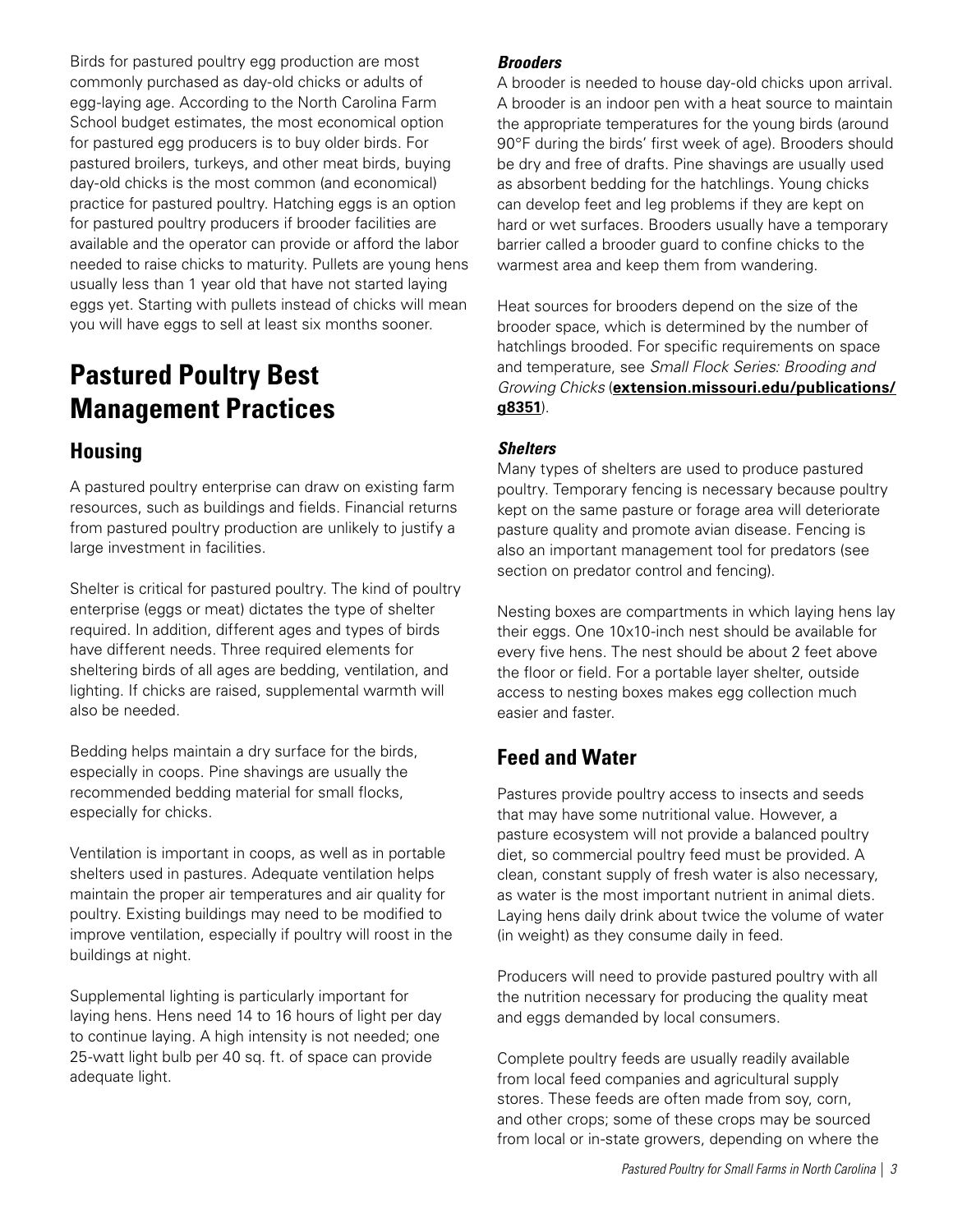<span id="page-5-0"></span>feed is manufactured. Poultry feeds are often made in pellets or crumbles, in which the ground ingredients are bound together; pellets and crumbles can improve feed efficiency (the conversion of feed to weight gain).

Pastured poultry producers and their customers are often very interested in feeds that are certified organic, lack genetically modified organisms (GMOs), or are soy-free.

- Certified organic feed is made from ingredients that are grown according to regulations in the National Organic Program, administered by the U.S. Department of Agriculture (USDA). The feed must also be manufactured in facilities that meet organic guidelines.
- Non-GMO feeds are made from ingredients that do not contain GMOs. Many of the corn and soybean varieties grown in the U.S. have been genetically modified to assist producers with pest control and related production challenges. Some producers and consumers choose to avoid GMOs because of philosophical reasons, including environmental concerns. Non-GMO feeds tend to be cheaper than certified organic feeds but more expensive than feed made without GMOs. The majority of the U.S. feed supply is sourced from GMO corn and soybean crops.
- Soy-free poultry feeds do not contain soybeans. Some consumers with soy allergies avoid meat and eggs from birds fed diets containing soy.

How much feed will poultry eat? That depends on the type and breed of poultry; health, age, and sex of the bird; water consumption; and ambient temperature. Some breeds or types, such as Cornish Cross broilers, will require much less feed to gain weight. Male birds will consume more feed per week, on average, than females. Older birds will eat more than less-mature birds; laying hens will consume more feed than hens not laying.

Carbohydrates (energy) make up the largest part of poultry diets. Corn and other grains are the main energy sources. Forage crops grown in pastures will not supply adequate energy for chickens and other poultry because the bird's digestive system cannot digest high-fiber feedstuffs to obtain energy from those feeds.

Fats and proteins provide poultry the means to gain body mass and muscle, absorb fat-soluble vitamins, and provide the essential amino acids (proteins) needed for meat and egg production. As with other nutrients, the required fat and protein levels will change according to a bird's age and growth stage.

The percentage of protein in the feed is a main feed concern. Layers need an 18% to 20% protein feed during the first six to eight weeks after hatch; after that stage, a 14% to 15% feed can be fed until 20 weeks of age. Once hens begin laying, they need feed containing 16% to 18% protein.

Broilers are often fed a 20% to 23% protein feed until processing. Roasting chickens, raised to heavier weights, are usually fed a 20% protein feed for the first six weeks then switched to an 18% protein feed.

Minerals and vitamins are essential in poultry growth and production. Complete poultry feeds will provide the appropriate balance of minerals and vitamins.

### **Predator Control and Fencing**

Preventing predation is essential in pasture raised poultry operations. Pastured poultry are at risk from two types of predators: terrestrial (wild and domestic) and aerial (raptors). Appropriate fencing, including electric fencing, and vigilant flock management (like securing pens and houses from wildlife at night) can significantly limit losses from predators.

Terrestrial animals like foxes, coyotes, raccoons, and opossums are the most common predators of pastured poultry. Free-roaming dogs and cats are also a threat.

Fencing, preferably electric, is the best prevention against terrestrial predators. Electric fences are not only a physical barrier, they also constitute a behavioral deterrent by delivering an electric shock to predators trying to breach the fence. Follow manufacturer's guidelines and other best practices for installing electric fencing systems.

Shelters used to house pastured poultry during nighttime should be predator-proof. Use recommended poultry housing designs (see Additional Resources) to keep predators from digging or tunneling their way into the shelter.

Some pastured poultry producers choose to accept some level of predation loss from raptors; others keep birds confined to moveable pens that cannot be penetrated by raptors.

Poultry fencing has benefits beyond predator control. Portable fences are also important in rotating birds among different fields and paddocks to prevent overuse of pasture and minimize disease potential. Thoughtful planning for fences has many long-term benefits for the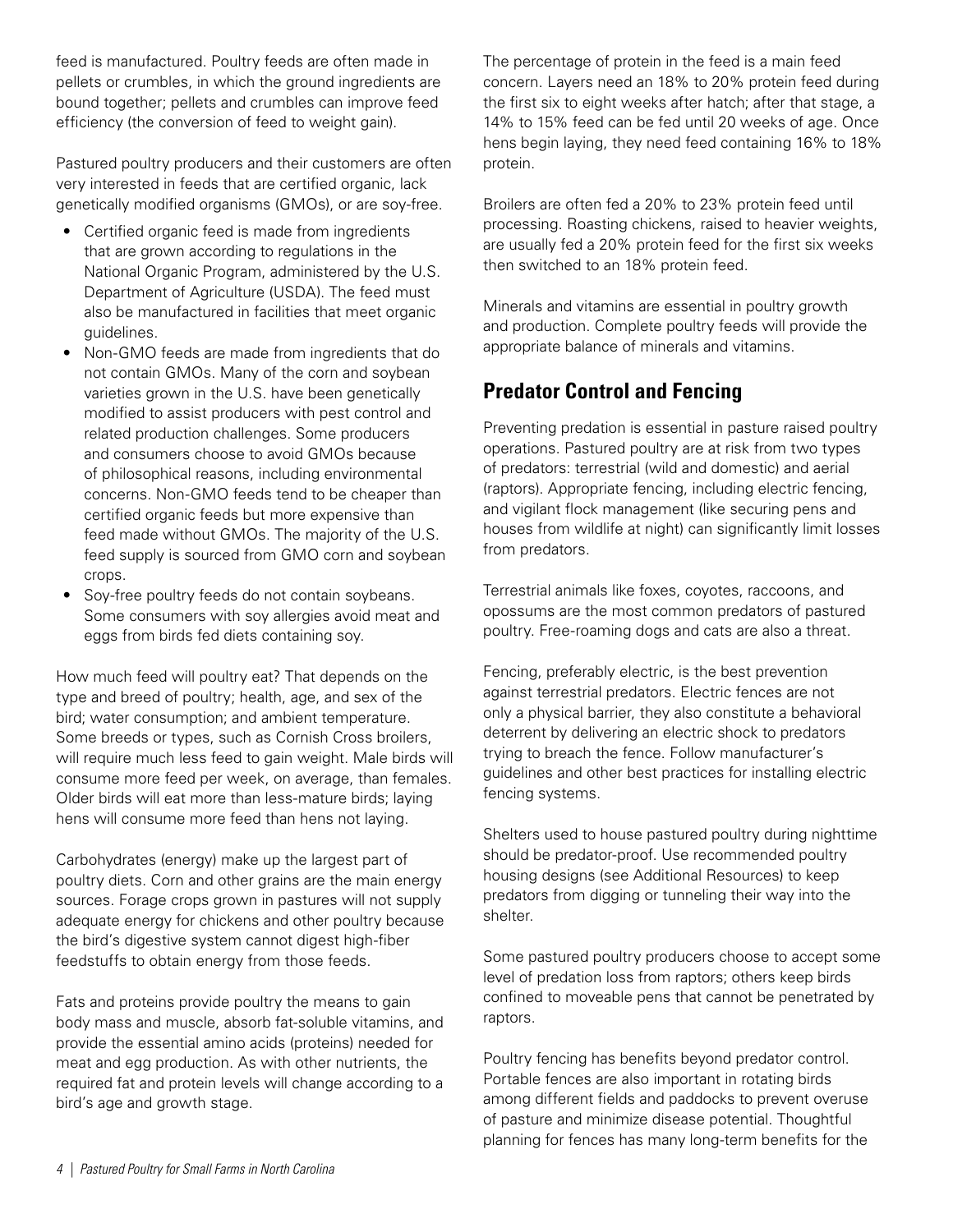<span id="page-6-0"></span>pastured poultry producer. For more information, see *Predator Management for Small-Scale Poultry Enterprises in Kentucky* (**[www2.ca.uky.edu/agcomm/pubs/ID/](http://www2.ca.uky.edu/agcomm/pubs/ID/ID245/ID245.pdf) [ID245/ID245.pdf](http://www2.ca.uky.edu/agcomm/pubs/ID/ID245/ID245.pdf)**).

### **Molting**

Molting is natural feather loss. By the time they reach maturity, poultry will have molted three times. The natural shortening of daylight hours during fall and winter months can promote molting. Laying hens will reduce or stop laying during the molting process, resulting in a potential sales loss; however, some hens will have improved egg quality and laying afterward. Understanding molting is important for the beginning poultry producer.

Providing supplemental light in the winter months can keep hens from molting so that they continue to lay regularly. A technique called "forced molting" is sometimes used in poultry operations to manage molting and ensure uniform egg production. Pastured poultry producers should consult with poultry production specialists, such as Cooperative Extension personnel, to ensure that the technique is used properly.

## **Health and Risk Management in Pastured Poultry**

Regardless of size, poultry operations must manage health risks that can decrease productivity, lower profitability, and expose the farm to potential liability issues. This section addresses flock disease prevention, waste handling, and financial risk management for smallscale pastured poultry operations.

Birds raised on pasture are at risk from health problems originating within the flock in addition to infectious diseases transmitted from outside the farm. Common diseases in pastured poultry operations include:

- Avian influenza
- Fowl pox
- Infectious bronchitis
- Laryngotracheitis
- Newcastle disease
- Coccidia
- Internal parasites (worms)
- Marek's disease
- Aspergillosis
- Salmonella
- Ulcerative (or necrotic) enteritis
- External parasites (mites, lice)
- Infectious bursal disease

Some of these diseases, including Marek's disease, can be prevented by vaccinating newly hatched chicks. Purchasing vaccinated chicks or young birds is a good way to manage health risks with a relatively modest investment.

Pastured poultry must be managed for external parasites, including mites and lice. Pastured poultry may also be more susceptible to internal parasites, commonly called worms, because of their outdoor environment.

Providing adequate feed and water through proper methods is crucial for flock health. Poultry feed, balanced for the nutritional needs of each growth stage (chick, maturing bird, layer), should be provided in feeders with 3 inches of feeding space per bird. Fresh water should be changed daily and provided at the rate of one 6-gallon container per 100 birds.

Maintaining dry bedding and a dry environment is very important in poultry health. For brooding chicks, a highly absorbent bedding material (usually pine shavings) should be maintained at 3 to 6 inches deep. Brooding chicks also require supplemental heat. *Small Flock Series: Brooding and Growing Chicks* (**[extension.missouri.edu/publications/g8351](https://extension.missouri.edu/publications/g8351)**) describes proper temperature guidelines for growing birds.

For older birds raised on pasture, shelters should provide protection from precipitation and be regularly moved to avoid manure buildup and pasture deterioration. "Rescue" pasture or fields, areas that may not normally be used in pasture or paddock rotation, can benefit flock health in unusual situations, such as times of excessive rainfall. A barn or shed that has been made suitable for temporarily housing birds can also function as a rescue or emergency shelter.

### **Waste Management: Manure and Mortality**

Proper manure management is important for maintaining flock health in any poultry production system. Pasture raised layers and meat birds deposit manure into the field, often working manure into the soil by scratching. Pastured poultry manure can promote soil fertility and soil health. However, excessive manure buildup can promote some poultry diseases and can also have adverse impacts on pasture health. You can prevent health problems by ensuring that birds are moved before ground cover is bare and that housing facilities are cleaned out regularly or designed so that manure does not build up.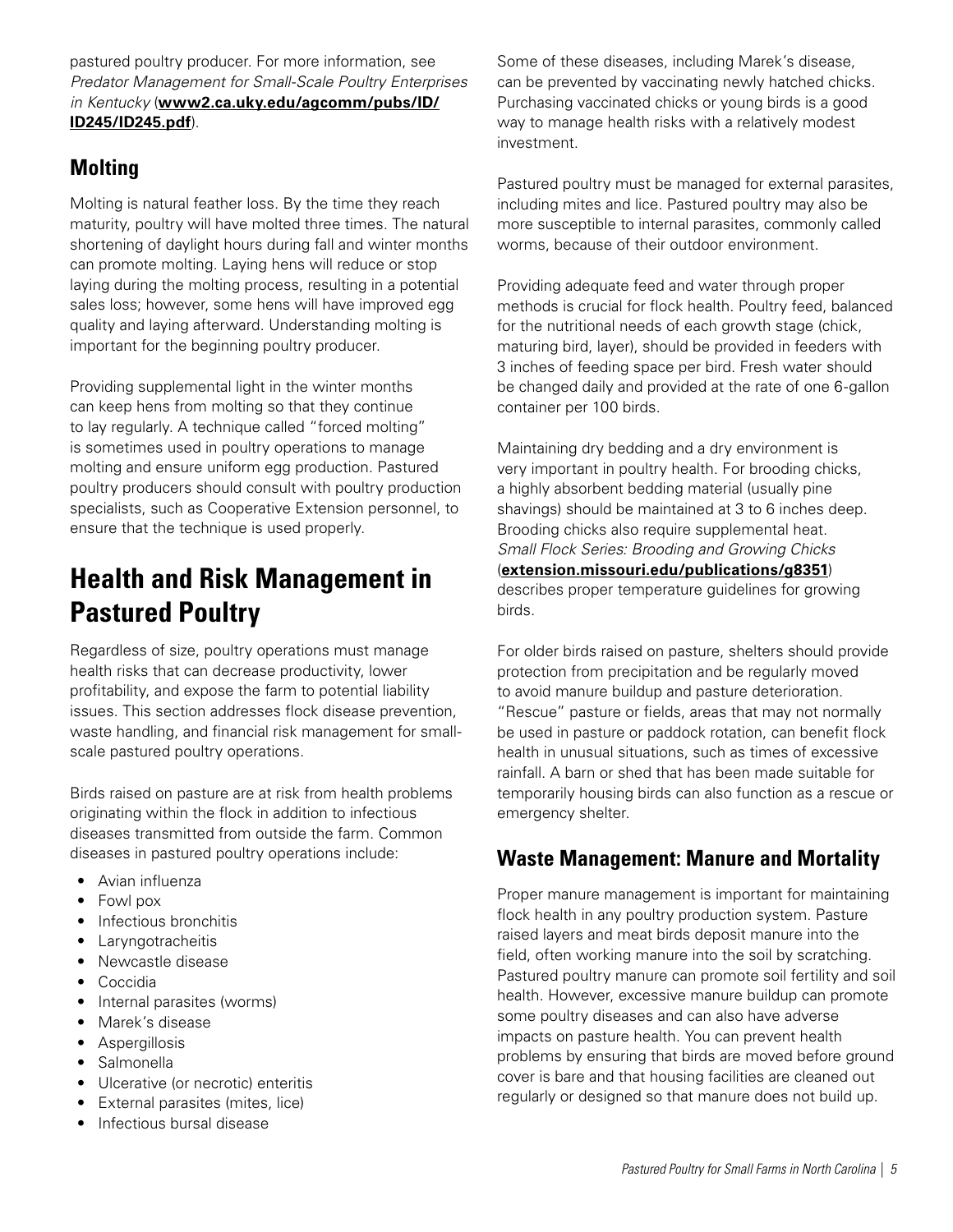<span id="page-7-0"></span>Mortality and disposal of dead birds are important management issues for pastured poultry producers. Some mortality in large flocks of chicks and pullets (young hens) is expected, and dead birds must be disposed of in a sanitary, legal manner. Two common methods for disposing of dead poultry are composting and disposal.

Composting poultry carcasses uses the same principles as composting yard waste and poultry litter. It is extremely important to follow proper guidelines for safely composting carcasses. The proper composter temperature and moisture levels must be maintained to safely decompose all organic matter. If temperatures are not high enough, disease organisms can remain and pose potential health risks. Composting of poultry carcasses can also attract wildlife and other pests, so the location of the composter should be secure. Composting should be done far from the poultry production area.

Dead birds may also be disposed of as standard solid waste (such as in a landfill) or through burial. Be sure to follow applicable state and local regulations for removal and disposal of dead animals.

### **Understanding Regulations and Managing Risks**

Raising any food for human consumption can pose food safety and other potential risks. Pastured poultry producers who explore regulations and potential risks at the outset can potentially ward off future problems. This section is not intended to replace advice from regulatory agency officials, insurance professionals, attorneys, or other risk management specialists.

#### *Regulations for Selling Eggs*

North Carolina has detailed laws and regulations for selling eggs. Producers may sell up to 30 dozen eggs per week without meeting requirements for egg grading and labeling. These eggs must be labeled "Ungraded Eggs." Producers may also be able to sell more than 30 dozen eggs without grading if the eggs are marketed from the farm or premises where the eggs are produced or processed. For a summary of the "North Carolina Egg Law," see the NC State Extension publication *Explaining the North Carolina Egg Law for Producers with Small Flocks* (**[content.ces.ncsu.edu/explaining-the-north](https://content.ces.ncsu.edu/explaining-the-north-carolina-egg-law-for-producers-with-small-flocks)[carolina-egg-law-for-producers-with-small-flocks\)](https://content.ces.ncsu.edu/explaining-the-north-carolina-egg-law-for-producers-with-small-flocks)**.

#### *Regulations for Selling Meat*

There are very detailed regulations on selling poultry meat in the United States. Most of these regulations fall under the jurisdiction of the USDA.

All farmers selling or handling meat in North Carolina must be a registered meat handler with the North Carolina Department of Agriculture & Consumer Services (NCDA&CS). For information on obtaining this registration, see the NCDA&CS Meat and Poultry Inspection Division website (**[www.ncagr.gov/meatpoultry/meathandlers.htm](http://www.ncagr.gov/meatpoultry/meathandlers.htm))**.

A USDA-inspected processor can kill and process poultry for sale. Pastured poultry producers can pay a processor, if available locally, to process the birds and then receive the poultry meat for sale. Having birds processed at a USDA-inspected facility is one way some pastured poultry producers choose to manage potential food safety risks.

There are also provisions within state and federal statutes that allow producers to process poultry that they have raised for sale, as long as the producer meets specific requirements. Beginning farmers can process up to 1,000 birds without mandatory inspection. A summary of the 1,000-bird exemption, along with many other details about regulations on the sale of poultry meat, is found in *Selling Eggs, Meat, and Poultry in North Carolina: What Farmers Need to Know* at NC State Extension's Growing Small Farms website (**[growingsmallfarms.ces.ncsu.](https://growingsmallfarms.ces.ncsu.edu/growingsmallfarms-meatandeggs/) [edu/growingsmallfarms-meatandeggs/\)](https://growingsmallfarms.ces.ncsu.edu/growingsmallfarms-meatandeggs/).**

#### *Other Regulations*

Zoning restrictions may limit the use of land for poultry production, especially if the property is located near or in metropolitan areas. Producers should know whether their land is zoned for agricultural use and be aware of any applicable local or municipal regulations that could apply to using their land for poultry production.

#### *Product Liability*

Meat and eggs produced by a pastured poultry operation are subject to product liability issues. Consumers might be at risk if they do not properly cook eggs and meat. Furthermore, meat and eggs may be exposed to contamination from pathogens at various delivery points as they travel from the farm or processor to the consumer. It is important for farms to protect themselves from possible liability arising from contaminated products.

Purchasing product liability insurance is a common risk management strategy used by farms of varying sizes.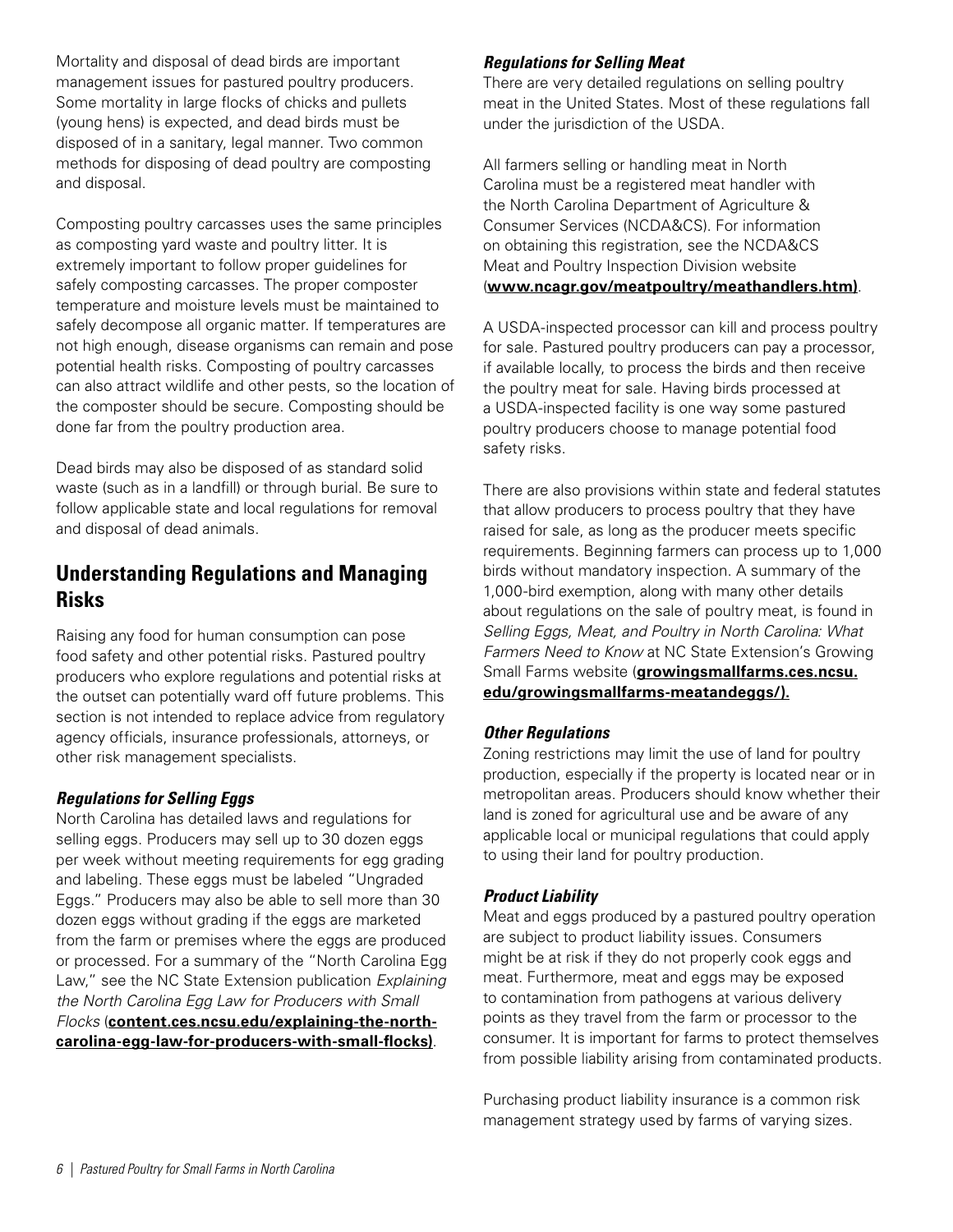<span id="page-8-0"></span>Product liability insurance can often be added as a rider to a farm insurance policy.

#### *Other Potential Liability Risks*

Property liability relates to concerns that can arise from using property for pastured poultry production. These include zoning and land use laws, as well as personal injury liability for farm workers and visitors.

#### *Risk Management Strategies*

Farm owners and operators can take several steps to develop a farm risk management strategy. Three main risk management principles helpful for pastured poultry producers are to (1) know the regulations, (2) exercise diligence, (3) and use caution when doing something new, like starting new enterprises.

- 1. *Know the regulations.* New poultry producers should research the egg and meat handling regulations before they start to sell any product.
- 2. *Exercise diligence.* Exercising diligence with a new farm enterprise means taking significant time (and often great effort) to research and identify any risks from pastured poultry production to yourself, your property, and to the health and safety of others.
- 3. *Use caution when doing something new.* Pastured poultry could be described as an entry-level farm enterprise. Even though many producers have successfully marketed poultry products raised in pastured systems, each farm is unique. Do your homework, and be prepared to realize that pastured poultry may not be as good a fit for your farm (or you) as you first thought.

For more information about liability issues, see *Poultry Producer Liability* (**[www2.ca.uky.edu/agcomm/pubs/](http://www2.ca.uky.edu/agcomm/pubs/ASC/ASC193/ASC193.pdf) [ASC/ASC193/ASC193.pdf](http://www2.ca.uky.edu/agcomm/pubs/ASC/ASC193/ASC193.pdf)).**

### **Market Analysis and Production Costs**

For pastured poultry production to be profitable, consumers must be willing to pay prices that are higher than the cost of production. Two of the most important questions to answer when evaluating a pastured poultry enterprise are:

- What is the market for my products?
- What is my cost of production?

### **Marketing**

Consumers likely to purchase pastured poultry meat and eggs may be motivated by knowing how the birds are cared for on the farm; producers often educate their consumers about the specific production practices.

Pastured poultry appeals to consumers interested in poultry meat and eggs grown outdoors. Consumers often perceive pastured poultry products to have superior taste and health attributes. Eggs from chickens with regular access to grass pasture, for example, may have increased levels of omega-3 fatty acids and potentially higher levels of some vitamins. Consumers may also cite environmental and animal welfare concerns when purchasing pastured poultry products.

Some consumer segments are more likely to be willing to pay a premium for pastured poultry products. Research has indicated that purchasers of specialty (niche) eggs came from

- areas of higher or increasing incomes,
- smaller total household sizes, and
- higher educational levels, compared to the overall population.

Consumers of farm-raised eggs from small flocks (which include eggs raised in pastured systems) have characteristics consistent with consumers of locally grown foods.

Common market outlets for pastured poultry and eggs include community farmers markets and direct sale at the farm. Pastured poultry products, especially eggs, are also frequently sold through community supported agriculture (CSA) and other subscription-style marketing. Locally raised eggs may be preferred by small restaurants and niche food manufacturers like local bakeries and caterers.

Many small farms in North Carolina raise a few birds to supply eggs or meat to the farm family, neighbors, and friends. Although "family and friends" may be part of a potential market for pastured poultry, successful pastured poultry operators usually need to formally define their likely customers.

Categories of pastured poultry products include:

- Chicken eggs
- Chicken (fresh, whole broilers)
- Turkeys
- Duck eggs
- Other fowl (for example, ducks, geese, and pheasants)
- Feathers (for fly-fishing products)

Small farms could be well positioned to profit from specialty and niche poultry products. For example, some small or upscale restaurants may be willing to pay a premium for locally grown duck eggs; however, the local demand may be easily satisfied by a single small farm.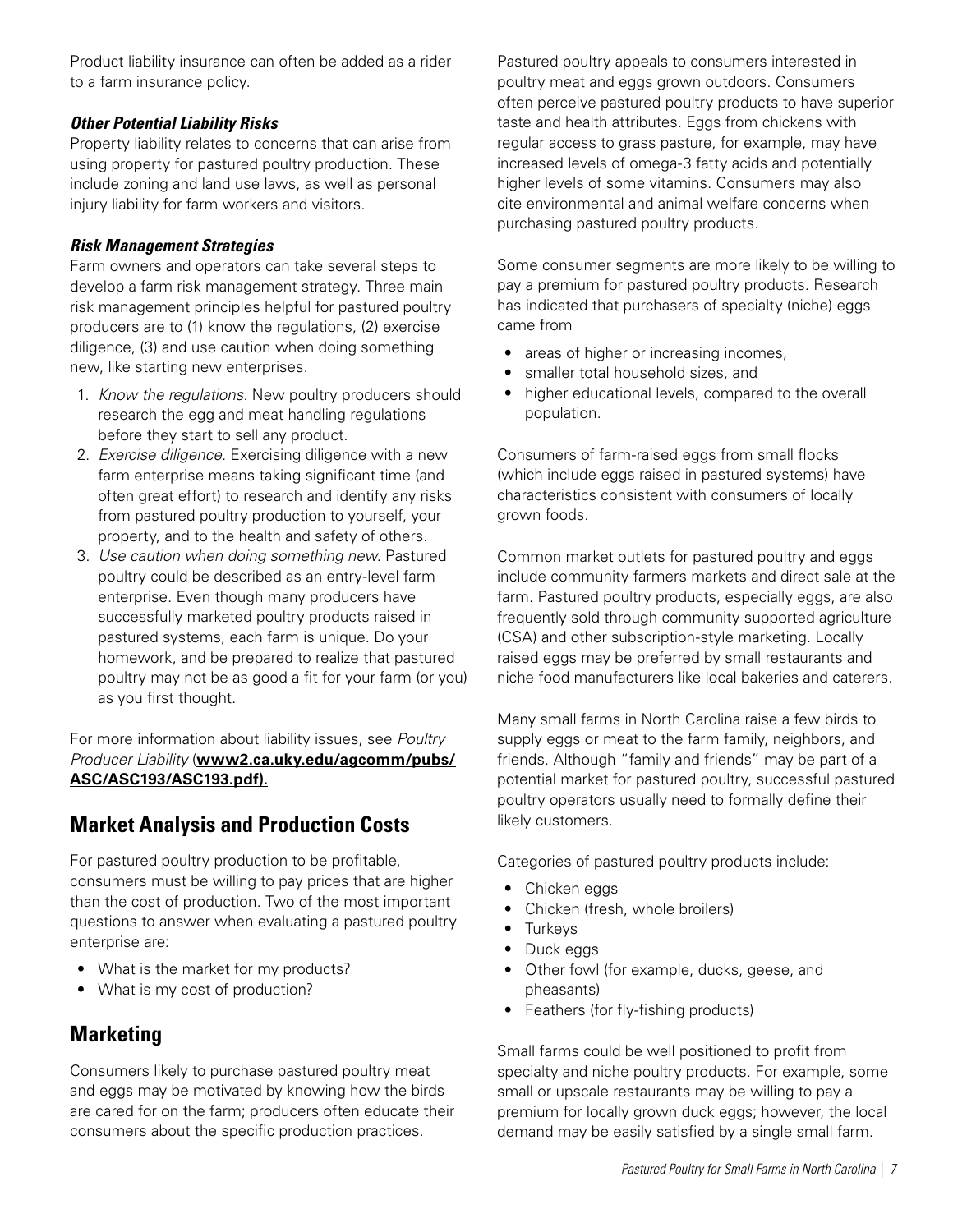<span id="page-9-0"></span>Talk with customers before beginning production; this strategy will help you understand potential demand and identify additional products customers may want.

#### *Identify Willingness to Pay.*

One question often overlooked when planning a new farm enterprise is: "How much are my customers actually willing to pay for this product?" This question may be easy to answer for some poultry products; for example, there is usually a going price for locally raised eggs. Poultry entrepreneurs can then determine whether those price points may result in a profitable venture.

#### *Estimate Quantity Needed to Satisfy Demand at a Particular Price.*

Overproduction creates several challenges for profitability. Excess production can require more input purchases (like feed); such costs might not be recouped if the local market does not support purchases of the end product. Further, when producing meat birds, harvesting too many at once can dilute demand and create product storage issues. Overproduction can also result in higher start-up costs. For example, you may exceed the capacity of a single mobile laying house, but adding another one may not be worth the investment if your market is demanding only a few dozen more eggs per week.

#### *Identify Additional Products or Add-on Services.*

Pastured poultry is so popular among small and beginning farms because it is fairly easy to get started in production. As a result, the local market for pastured poultry products can quickly become saturated. Farms that successfully develop pastured poultry enterprises usually already have other products that are being sold along with the eggs, meat, or other products supplied. The most successful pastured poultry enterprises will develop a loyal customer base and retain those customers by producing outstanding and unique products.

### **Production Budgets and Profitability Estimates**

Pastured poultry enterprises have a wide range of expected costs and returns. Facility and equipment costs can vary significantly among farms. Poultry mortality rate and producer expertise can also affect profits. Farm production costs may be divided into two categories. *Variable costs* change with the amount of production. Feed is the classic variable cost for farm animal production: the more animals or birds raised, the more feed is consumed. *Fixed costs* are costs that do not change with the quantity produced. The cost of building or buying a mobile chicken coop, for example, is the same whether it is used to shelter 10 or 30 birds. Tables 5-1, 5-2, 6-1, and 6-2 provide examples of farm assumptions and farm production budgets for both layer and meat operations developed by the North Carolina Farm School.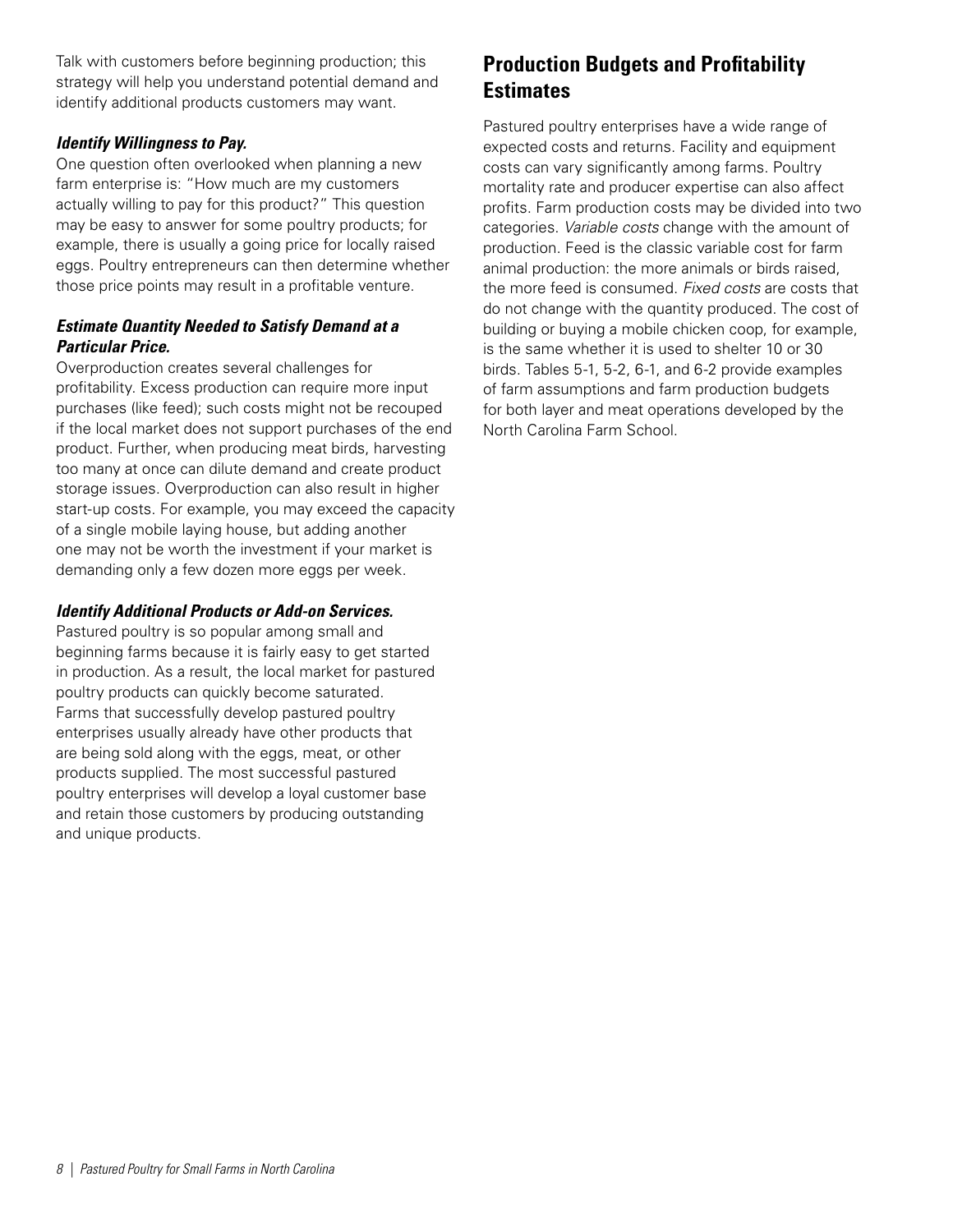#### **Table 5-1: Basic Layer Farm Assumptions for Table 5-2**

| Variable                       | Value  |
|--------------------------------|--------|
| Spent hens, \$/lb              | \$1.50 |
| # of Layers for your Operation | 66     |
| Eggs/Week/Chicken              |        |
| Molting Weeks Per Year         |        |

#### **Table 5-2. Layer Farm Production Budget**

|                                                   |                                                |                    |                 |              | <b>Price Per</b> | <b>Total</b> |
|---------------------------------------------------|------------------------------------------------|--------------------|-----------------|--------------|------------------|--------------|
| <b>Budget Category</b>                            | <b>Budget Item</b>                             | <b>Unit</b>        | <b>Quantity</b> | <b>Price</b> | <b>Dozen</b>     | Annual       |
| <b>Income</b>                                     | Eggs                                           | DZ.                | \$1,584         |              | \$4.00           | \$6,336.00   |
|                                                   | Spent Hens (prorated)                          | per bird           | \$33.00         | \$6.50       | \$0.14           | \$214.50     |
|                                                   | <b>Gross Income</b>                            |                    |                 |              | \$4.14           | \$6,550.50   |
| <b>Variable Cost</b>                              | Cost of Raising Chicks (prorated) <sup>1</sup> | per bird           | \$66.00         | \$4.36       | \$0.18           | \$287.95     |
|                                                   | Feed Layer                                     | lbs.               | \$8,236.80      | \$0.25       | \$1.30           | \$2,059.20   |
|                                                   | Grit 2                                         | lbs.               | \$411.84        | \$0.05       | \$0.01           | \$20.59      |
|                                                   | <b>Medication and Diagnostic</b>               | cost per bird      | \$66.00         | \$1.00       | \$0.04           | \$66.00      |
|                                                   | Egg Cartons                                    | each               | \$1,584.00      | \$0.28       | \$0.28           | \$443.52     |
|                                                   | Slaughter Fee                                  | each               | \$66.00         | \$5.00       | \$0.21           | \$330.00     |
|                                                   | Egg Grading                                    | Hours per<br>10 dz | \$0.00          | \$12.00      | \$0.00           | \$0.00       |
|                                                   | <b>Marketing Cost</b>                          | % of gross         | \$6,550.50      | 8%           | \$0.33           | \$524.04     |
|                                                   | Capital Variable Cost                          | from cap.<br>exp.  | 1.00            |              | \$0.19           | \$297.42     |
|                                                   | <b>Total Variable Cost</b>                     |                    |                 |              | \$2.54           | \$3,731.30   |
| <b>Fixed Cost</b>                                 | <b>Capital Fixed Cost</b>                      | from cap.<br>exp.  | 1.00            |              | \$0.11           | \$176.88     |
|                                                   | Overhead                                       |                    |                 |              |                  |              |
|                                                   | <b>Total Fixed Cost</b>                        |                    |                 |              | \$0.11           | \$176.88     |
| <b>Total Cost</b>                                 |                                                |                    |                 |              | \$2.66           | \$3,908.19   |
| <b>Returns to Land, Capital, and Unpaid Labor</b> |                                                |                    |                 |              | \$1.48           | \$2,642.31   |
| Break-even \$ per dozen, no spent hens sold       |                                                |                    |                 |              |                  | \$2.67       |

1 The cost of raising chicks is prorated because chickens are on the farm for two years laying eggs. Costs are represented as half of total cost.

<sup>2</sup>Grit is included as 1/20 the amount of feed consumed in pounds.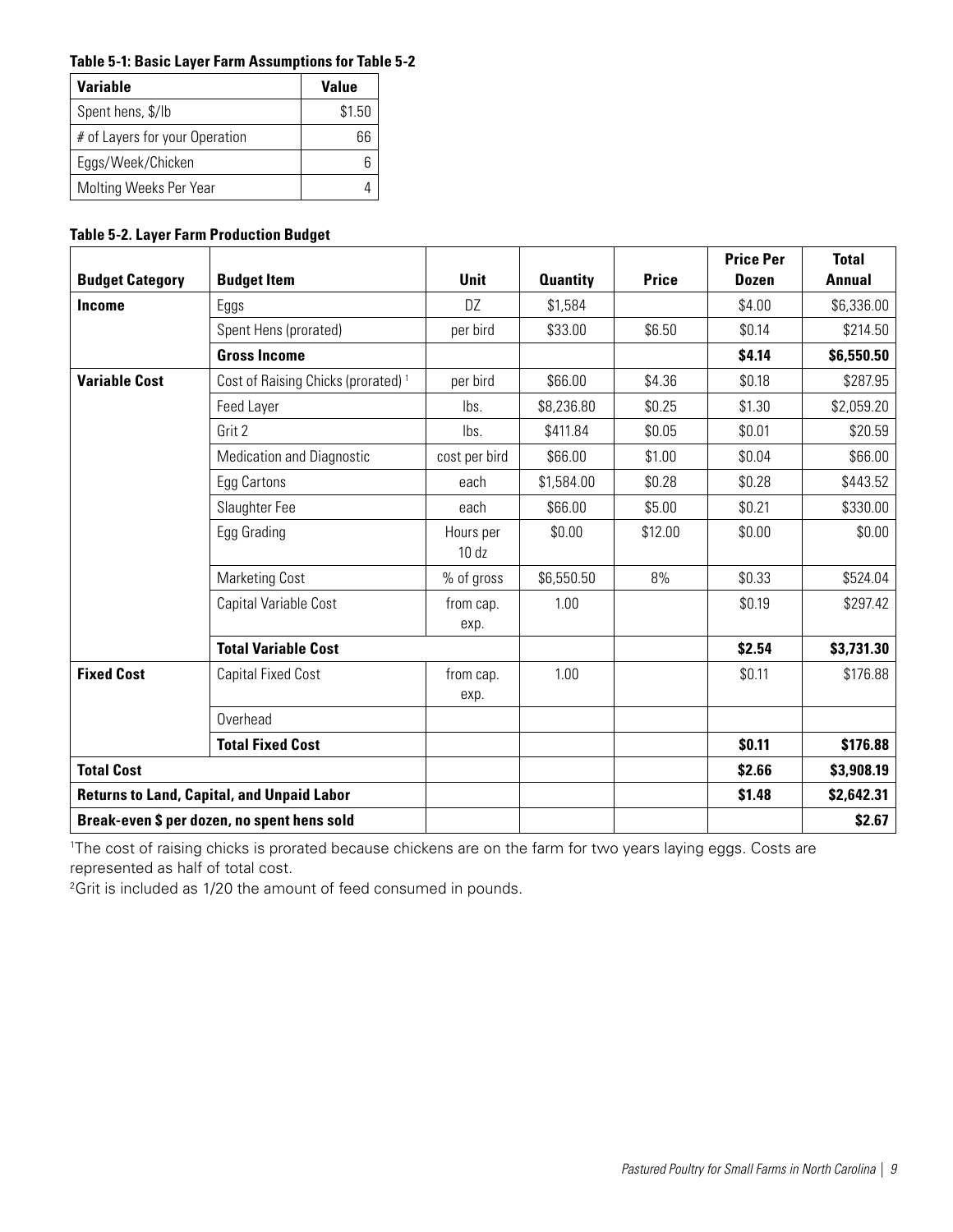#### **Table 6-1. Basic Pasture-Raised Meat Chicken Farm Assumptions for Table 6-2**

| Variable                              | Value  |
|---------------------------------------|--------|
| <b>Purchased Chickens/Batch Size</b>  | 100    |
| <b>Mortality Percentage</b>           | 10.00% |
| Finishing Weight Dressed <sup>1</sup> |        |
| Batches per Year                      |        |
| Percent Sold Retail                   | 7በ%    |

1 The dressed weight is 75% of live weight; birds are raised to 8 weeks in each batch.

#### **Table 6-2. Pasture-Raised Meat Chicken Farm Budget**

| <b>Budget</b>                 |                                                   | <b>Unit</b>    | <b>Quantity</b><br><b>Per Batch</b> | Price per<br>Ib | <b>Per Batch</b> | <b>Per Bird</b> | <b>Total</b><br><b>Annual</b> |
|-------------------------------|---------------------------------------------------|----------------|-------------------------------------|-----------------|------------------|-----------------|-------------------------------|
| <b>Category</b>               | <b>Budget Item</b>                                |                |                                     |                 |                  |                 |                               |
| Income                        | Broilers Sold, Retail Whole Bird                  | birds sold     | 63.00                               | \$5.00          | \$1,260.00       | \$20.00         | \$3,780.00                    |
|                               | Broilers Sold, Wholesale                          | birds sold     | 27.00                               | \$4.00          | \$432.00         | \$16.00         | \$1,296.00                    |
|                               | <b>Gross Income</b>                               |                |                                     |                 | \$1,692.00       | \$18.80         | \$5,076.00                    |
| <b>Variable</b>               | <b>Purchase Chicks</b>                            | per chick      | 100.00                              | \$1.40          | \$140.00         | \$1.56          | \$420.00                      |
| <b>Costs</b>                  | <b>Feed Starter</b>                               | Ibs            | 225.00                              | \$0.26          | \$58.50          | \$0.65          | \$175.50                      |
|                               | <b>Feed Grower</b>                                | Ibs            | 1,200.00                            | \$0.23          | \$276.00         | \$3.07          | \$828.00                      |
|                               | Grit <sup>1</sup>                                 | lbs            | 71.25                               | \$0.05          | \$3.56           | \$0.04          | \$10.69                       |
|                               | Fine Shavings (brooding)                          | 8 cu. ft. bags | 3.00                                | \$9.00          | \$27.00          | \$0.30          | \$81.00                       |
|                               | Freeze-proof Vacuum Packaging                     | per vac bag    | 90.00                               | \$0.50          | \$45.00          | \$0.50          | \$135.00                      |
|                               | LP Fuel Tank Refill                               | per tank       | 0.50                                | \$15.00         | \$7.50           | \$0.08          | \$22.50                       |
|                               | Ice                                               | lbs/batch      | 60.00                               | \$0.20          | \$12.00          | \$0.13          | \$36.00                       |
|                               | Electricity, brooding                             |                |                                     |                 |                  |                 |                               |
|                               | Processing Cost (mobile unit rental)              | cost/head      | 1.00                                | \$200.00        | \$200.00         | \$2.22          | \$600.00                      |
|                               | Marketing Cost <sup>2</sup>                       | % of gross     | 1.00                                | 8%              | \$135.36         | \$1.50          | \$406.08                      |
|                               | Capital Variable Cost                             | from cap. exp. | 1.00                                |                 | \$54.45          | \$0.61          | \$163.36                      |
|                               | <b>Total Variable Cost</b>                        |                |                                     |                 | \$959.38         | \$10.66         | \$2,878.13                    |
|                               | <b>Returns Over Variable Cost</b>                 |                |                                     | \$732.62        | \$8.14           | \$2,197.87      |                               |
| <b>Fixed Cost</b>             | <b>Capital Fixed Cost</b>                         | from cap. exp. | 1.00                                |                 | \$104.51         | \$1.16          | \$313.54                      |
|                               | Overhead                                          |                |                                     |                 |                  |                 |                               |
|                               | <b>Total Fixed Cost</b>                           |                |                                     |                 | \$104.51         | \$1.16          | \$313.54                      |
| <b>Total Cost</b>             |                                                   |                |                                     |                 | \$1,063.89       | \$11.82         | \$3,191.66                    |
|                               | <b>Returns to Land, Capital, and Unpaid Labor</b> |                |                                     |                 | \$628.11         | \$6.98          | \$1,884.34                    |
| Break-even \$ per lb          |                                                   |                |                                     | \$2.96          |                  |                 |                               |
| <b>Break-even Whole Bird</b>  |                                                   |                |                                     |                 |                  |                 | \$11.82                       |
| <b>Break-even Ib per Bird</b> |                                                   |                |                                     |                 |                  |                 | 2.4                           |

Notes:

<sup>1</sup> Grit consumption is included at 1/20 of feed consumption. <sup>2</sup> Production marketing cost should include:

• Hourly labor to make sales

• Social media and website cost

- Point of sale system cost and sales tracking
- Signage and or market presentation set-up cost

This budget was assembled by Derek Washburn, NC Farm School, NC State University, in collaboration with Gary Bullen, NC Cooperative Extension agents across North Carolina, and small farms in North Carolina. For more detail regarding this budget, visit **[ncfarmschool.ces.ncsu.edu](https://ncfarmschool.ces.ncsu.edu/)**.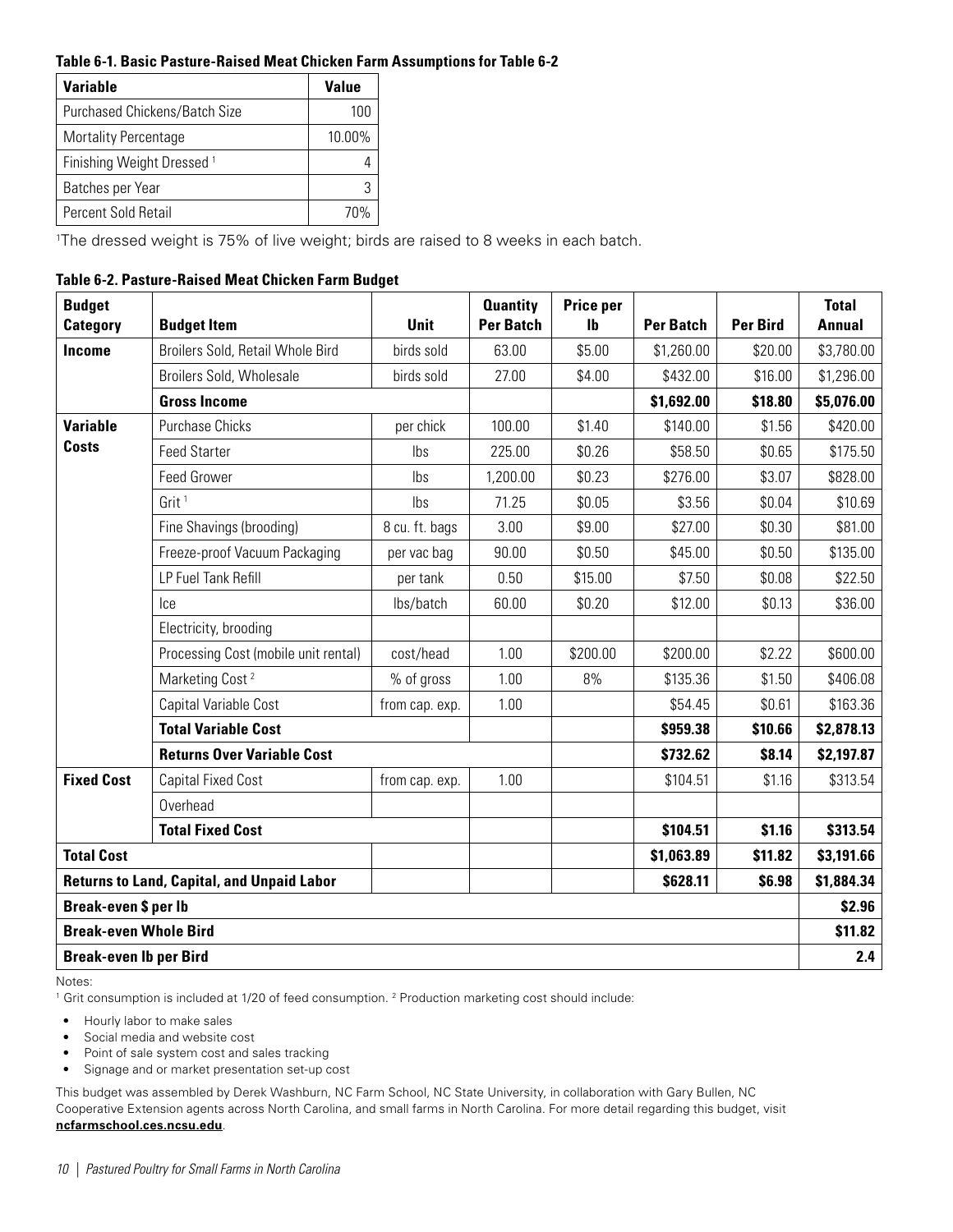### <span id="page-12-0"></span>**Fixed Costs**

Common fixed costs for pastured poultry are raising pens (brooders), mobile chicken houses or "chicken tractors," electric fencing, feeders, and other miscellaneous equipment used for more than one year. Each of the following cost categories involves capital investment: funds spent for things needed at the beginning of the project that will last longer than one year. The North Carolina Farm School budget estimates assume that most of these items will last 3 to 15 years.

#### *Raising Pens (Brooders)*

The costs of building small pens to raise chicks to larger sizes can vary widely. For example, a farm that has electricity available in an existing barn or outbuilding may be able to economically modify that space into a suitable raising pen. A purchase cost of \$100 for a pen suitable for brooding 75 to 100 chicks is assigned in the North Carolina Farm School budgets.

#### *Mobile Pens/Houses/Chicken Tractors*

Costs for mobile pastured poultry pens vary depending on available existing facilities, construction techniques, building materials, and type of bird produced. Some egg producers have elevated a small, existing chicken house onto a wagon chassis and built ramps for chickens to enter the house to lay eggs. Mobile pens closer to the ground, framed with wood and covered with galvanized wire or fencing panels, are also popular. Other producers may choose to invest more in fencing than buildings, using an existing barn for laying and then allowing birds free range in nearby fields (paddocks).

A chicken tractor in the "Joel Salatin" style can cost as little as \$300 for materials; that cost is assumed for the meat chicken budget. Layer houses require more space and adequate room for each hen to roost and lay. A well-designed mobile unit for layers, home-built from a converted storage unit, has an upfront cost of \$2,500.

#### *Fencing*

Portable, electric fencing systems are most commonly used to contain laying hens and deter terrestrial predators. Used around the mobile layer unit, such fencing allows birds room to explore as the layer house is moved among fresh pastures. It is prudent to invest in the proper electric fencing equipment, like poultry netting matched with the proper fence posts. In the sample budget, electric poultry netting costs \$150 per 100 linear feet of netting, plus a small solar fence charger for \$75. These should be purchased before chickens are brought to the farm.

### **Miscellaneous Fixed Costs**

Feeders, waterers, and feed scoops are critical upfront purchases. For meat birds and layers, expect to spend \$80 to \$130 for a flock size of 70. Cold storage is another fixed expense. Processed meat birds require freezer space. The sample budget assumes you will sell all the meat birds raised before the next birds are processed in eight weeks. One 15 cu. ft. freezer for this purpose will cost \$500.

### **Annualized Fixed Cost**

All the start-up purchases translate to an annualized fixed cost. This cost includes insurance, depreciation, interest, and taxes on the items required to run your operation. For cost considerations, the annualized fixed cost ranges from \$300 for pastured meat birds to more than \$530 for egg layers. The higher cost for layers is directly related to the increased space needed for roosting and laying space in their house.

### **Variable Costs**

Variable costs are those incurred during active production, including purchase of birds, feed and health, marketing, labor, and processing.

#### *Birds*

Chicks for meat production usually cost less per bird than female chicks or ducklings intended for layers. Costs of chicks will vary according to the quantity and type; larger quantities can usually be purchased at a discount.

Production costs for broilers and other meat birds usually start with the purchase of chicks. For layers, the North Carolina Farm School budgets combine the chick purchase price with the cost of feed and brooding needed to bring the bird to laying maturity. The cost of buying the chicks and the brooding feed needed to bring them to laying age is estimated at almost \$8.75 per bird. That cost is divided by two and included in the layer production budget in Table 5-2 at \$4.36 per bird. Because the budget is annual and layers lay for 24 months, the prorated cost of purchasing and raising is distributed over two years.

#### *Feed and Health*

Feed is usually the largest cost category for producing livestock and poultry. Feed cost for meat birds is \$1,000 annually, \$333 per turn (time in which birds are kept) of 90 birds going to processing, or \$3.72 per bird. This is the largest expense category for meat birds on pasture. The greatest expense category for laying hens also is feed.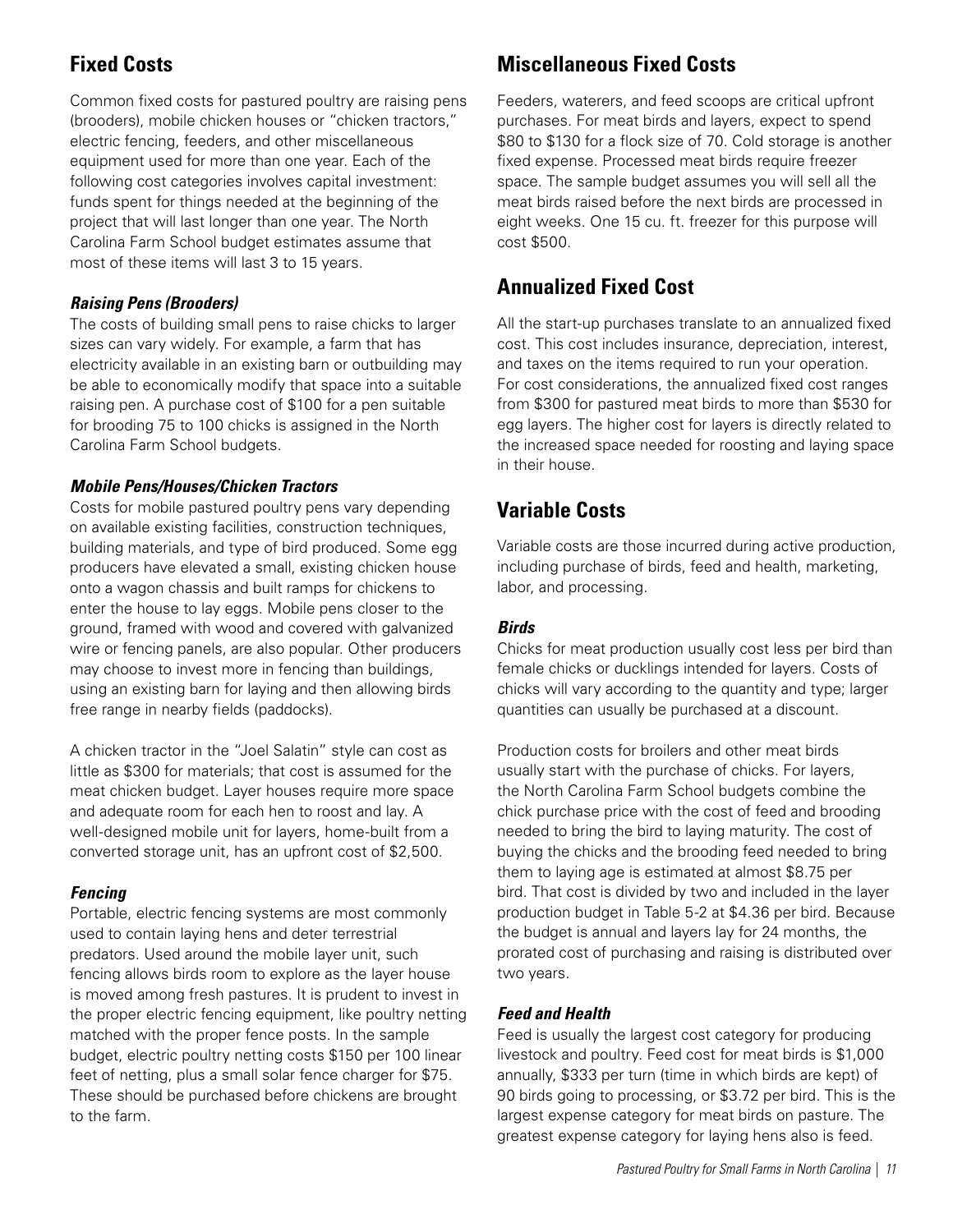<span id="page-13-0"></span>Annual feed cost for 66 birds is \$2,060, representing half of the total expenses for an egg operation. Because layers are on the farm full time and consume more feed than meat birds, they incur twice the cost—\$20 annually compared to \$10 annually for meat birds.

Feed budgets for both meat birds and layers include the cost of grit required for proper digestion and utilization of feed.

Medication and diagnostic costs for layers raised in a pastured poultry system are \$1 per bird, according to the North Carolina Farm School budget estimates. When layers are being kept for two years and represent significant income during that period, owners are more likely to invest greater expense for their health care.

The meat chicken budget does not include costs for medication. Farmers invest instead in proper feed and preventive care. Meat birds are on the farm for just eight to nine weeks. In such a short window, major health problems are unlikely, provided growers are working to prevent disease on their farm.

#### *Marketing*

Pastured poultry marketing costs include packaging (egg cartons); processing (harvest and refrigeration or freezing); transport (vehicle, cooler/freezer, and fuel expenses); and market access (for example, farmers market membership and weekly fees).

Marketing expenses tend to be higher for pastured meat bird production than for pastured layers due to the expense of an inspected poultry processor. However, when all labor costs and risk management practices are accounted for, producers with access to a processor often find the added expense of processing and packaging meat birds to be worthwhile. Inspected processing also provides potential food safety and risk management benefits.

The North Carolina Farm School budgets estimate marketing cost as a basic percentage of gross. This cost assumes local direct-to-consumer sales for part or all of the farm's production. Marketing costs are highly variable across different farms. Though we are not sure of a farm's exact marketing costs, we want to acknowledge there is a cost to marketing poultry. For poultry, this percentage is assumed to be 8%, based on conversations with agents and growers across North Carolina. However, marketing cost included in the budget is to be adjusted based on each grower's specific marketing cost. For the meat and layer budgets, the variable cost is roughly \$500 per year.

#### *Labor*

Pastured poultry enterprises usually rely on labor from the farm owner or operator. Properly valuing this labor helps the farmer to evaluate the actual returns from pastured poultry enterprises. Both meat and egg enterprises require daily labor. The amount of time needed changes according to birds' growth stage. More attention may be needed when layer chicks are in the brooder, for example. Labor needs increase again when egg collection begins. Labor is not included in the budgets, and all returns are assumed to be for the owner's time, use of land, and use of capital.

#### *Processing*

Processing costs vary based on how producers choose to process birds. As of 2020, there were no options within North Carolina for processing pastured poultry birds in a USDA-inspected facility. There are two approaches to take when considering cost to process. The layer budget assumes a flat cost of \$5 per bird to process hens that are no longer laying. This is roughly the annualized cost estimated per bird (in 2020) if a producer were to purchase and utilize all the needed equipment for processing birds on the farm. This cost also assumes the farm is raising meat birds to process several times throughout the year.

The second approach for estimating processing cost is in the meat chicken budget, which assumes rented equipment that may be available called "mobile processing units." These units are generally rented at a flat rate of \$200 for two days, but they do not include supplemental necessities such as ice and LP gas; these items have been included at \$36 and \$22 in annual costs, respectively.

### **Capital Variable Cost**

The variable costs of capital are the costs of using, maintaining, and repairing the capital assets. For smallscale pastured poultry operations, this cost is minimal compared to the daily expense of running the farm. The budget includes \$30 to \$40 for either layer or meat operations.

### **Developing Your Own Budgets**

The budgets provided in this publication were developed for the North Carolina Farm School using 2019 costs and returns. The budgets represent an example of the kinds of costs and returns that a pastured poultry enterprise might generate. However, every farm situation is different. A farm may already have some supplies or buildings that may be used for production, for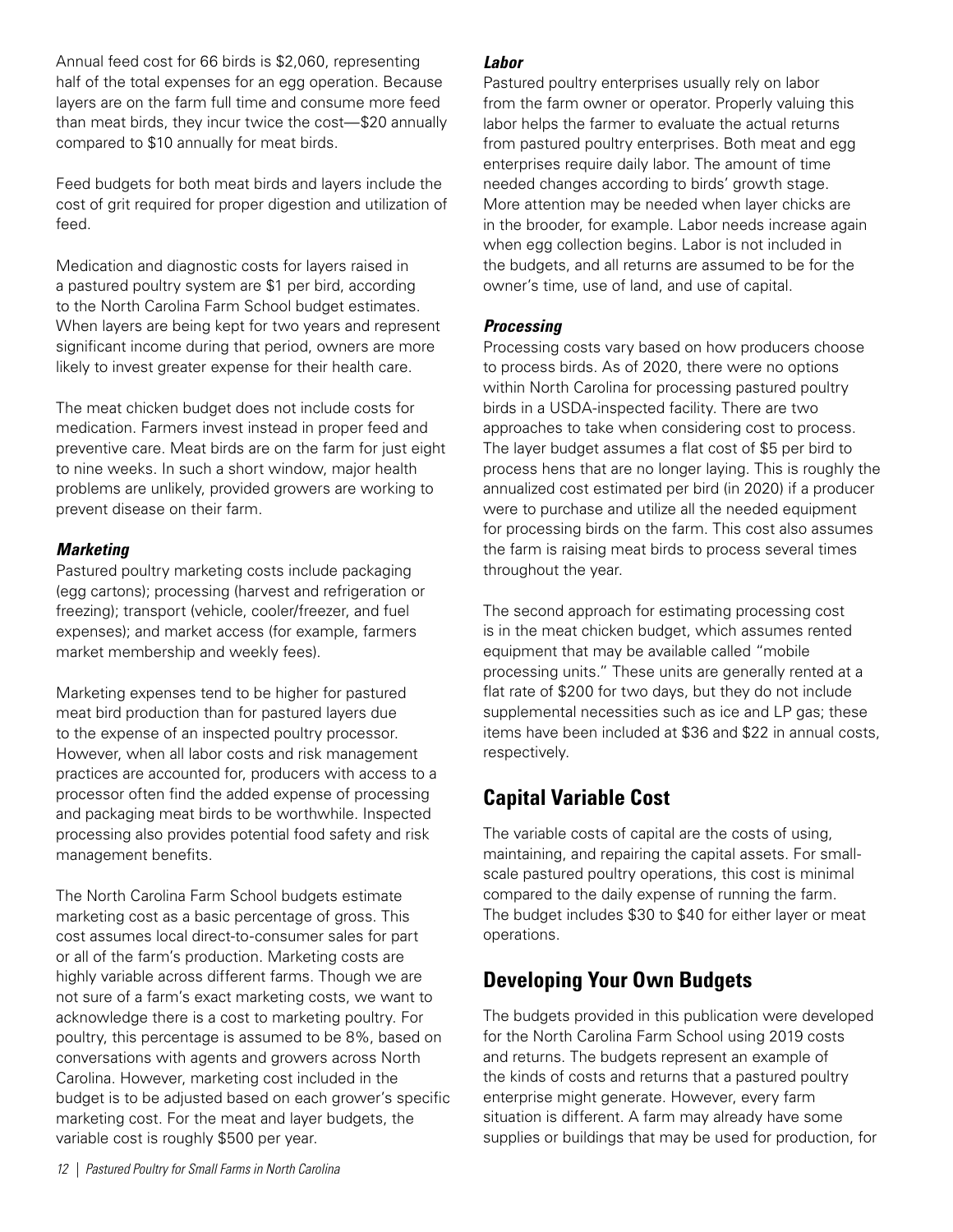<span id="page-14-0"></span>example, and the costs of buildings and fences may vary depending on the enterprise.

These sample budgets are available at the North Carolina Farm School website (**[ncfarmschool.ces.ncsu.edu](https://ncfarmschool.ces.ncsu.edu/)**) as downloadable spreadsheet files into which producers can input their own costs to evaluate potential returns.

# **Summary**

Pastured poultry enterprises are popular with beginning farmers. Layers and broilers are the two main types of poultry operations. Lower start-up costs, compared to other animal enterprises, make small-scale poultry a potentially attractive use of capital. Many additional resources are available from NC State Extension and other professional organizations.

# **Additional Resources**

ATTRA Sustainable Agriculture Program

The online versions of the resources listed here were available free as of August 2019; the ATTRA website also offers additional pasture poultry publications at low cost.

- Poultry Basics Tipsheet **[attra.ncat.org/attra-pub-summaries?pub=477](https://attra.ncat.org/attra-pub-summaries?pub=477)**
- Pastured Poultry: Egg Production **[attra.ncat.org/attra-pub-summaries?pub=498](https://attra.ncat.org/attra-pub-summaries?pub=498)**
- Pastured-Raised Poultry Nutrition **[attra.ncat.org/attra-pub-summaries?pub=333](https://attra.ncat.org/attra-pub-summaries?pub=333)**
- Pastured Poultry Nutrition and Forages **[attra.ncat.org/attra-pub-summaries?pub=452](https://attra.ncat.org/attra-pub-summaries?pub=452)**
- Pastured Poultry: An HPI Case Study Booklet **[attra.ncat.org/attra-pub-summaries?pub=227](https://attra.ncat.org/attra-pub-summaries?pub=227)**

*A Small-Scale Agriculture Alternative: Poultry* (Virginia Cooperative Extension)

#### **[www.pubs.ext.vt.edu/content/dam/pubs\\_ext\\_vt\\_](https://www.pubs.ext.vt.edu/content/dam/pubs_ext_vt_edu/2902/2902-1099/2902-1099_pdf.pdf) [edu/2902/2902-1099/2902-1099\\_pdf.pdf](https://www.pubs.ext.vt.edu/content/dam/pubs_ext_vt_edu/2902/2902-1099/2902-1099_pdf.pdf)**

*Biosecurity Basics Tipsheet for Pastured Poultry* (ATTRA Sustainable Agriculture Program) **[attra.ncat.org/attra-pub-summaries?pub=610](https://attra.ncat.org/attra-pub-summaries?pub=610)**

*Choosing the Best Poultry Breed for your Small Farm* (University of Maryland Extension) **[extension.umd.edu/resource/choosing-best-poultry](https://extension.umd.edu/resource/choosing-best-poultry-breed-your-small-farm-fs-987)[breed-your-small-farm-fs-987](https://extension.umd.edu/resource/choosing-best-poultry-breed-your-small-farm-fs-987)**

*Composting Dead Birds from Small and Backyard Flocks (University of Kentucky Extension)* 

**[poultry.extension.org/articles/poultry-management/](https://poultry.extension.org/articles/poultry-management/composting-dead-birds-from-small-and-backyard-floc) [composting-dead-birds-from-small-and-backyard](https://poultry.extension.org/articles/poultry-management/composting-dead-birds-from-small-and-backyard-floc)[flocks](https://poultry.extension.org/articles/poultry-management/composting-dead-birds-from-small-and-backyard-floc)**

*Economic and Demographic Factors Affecting the Propensity to Consume Specialty Eggs in the United States* (Texas A&M University)

**[ageconsearch.umn.edu/record/266560/files/](https://ageconsearch.umn.edu/record/266560/files/Branch%20and%20Dharmasena--US%20Specialty%20Eggs%20Market--SAEA%202018.pdf) [Branch%20and%20Dharmasena--US%20](https://ageconsearch.umn.edu/record/266560/files/Branch%20and%20Dharmasena--US%20Specialty%20Eggs%20Market--SAEA%202018.pdf) [Specialty%20Eggs%20Market--SAEA%202018.pdf](https://ageconsearch.umn.edu/record/266560/files/Branch%20and%20Dharmasena--US%20Specialty%20Eggs%20Market--SAEA%202018.pdf)**

*Feeds and Feeding for Small-scale Egg-production Enterprises* (Kentucky Cooperative Extension) **[www2.ca.uky.edu/agcomm/pubs/ASC/ASC233/](http://www2.ca.uky.edu/agcomm/pubs/ASC/ASC233/ASC233.pdf) [ASC233.pdf](http://www2.ca.uky.edu/agcomm/pubs/ASC/ASC233/ASC233.pdf)**

*How Much Will My Chickens Eat?* (Kentucky Cooperative Extension)

#### **[www2.ca.uky.edu/agcomm/pubs/ASC/ASC191/](http://www2.ca.uky.edu/agcomm/pubs/ASC/ASC191/ASC191.pdf) [ASC191.pdf](http://www2.ca.uky.edu/agcomm/pubs/ASC/ASC191/ASC191.pdf)**

*Introduction to Developing a Free-Range Poultry Enterprise* (University of Maryland Extension)

**[extension.umd.edu/sites/extension.umd.edu/files/\\_](https://extension.umd.edu/sites/extension.umd.edu/files/_docs/locations/frederick_county/Ag%20Pubs%20A%20Supplement%20to%20Free%20Range%20Poultry.pdf) [docs/locations/frederick\\_county/Ag%20Pubs%20](https://extension.umd.edu/sites/extension.umd.edu/files/_docs/locations/frederick_county/Ag%20Pubs%20A%20Supplement%20to%20Free%20Range%20Poultry.pdf) [A%20Supplement%20to%20Free%20Range%20](https://extension.umd.edu/sites/extension.umd.edu/files/_docs/locations/frederick_county/Ag%20Pubs%20A%20Supplement%20to%20Free%20Range%20Poultry.pdf) [Poultry.pdf](https://extension.umd.edu/sites/extension.umd.edu/files/_docs/locations/frederick_county/Ag%20Pubs%20A%20Supplement%20to%20Free%20Range%20Poultry.pdf)**

*Management Requirements for Meat Bird Flocks* (Virginia Cooperative Extension)

**[www.pubs.ext.vt.edu/content/dam/pubs\\_ext\\_vt\\_](https://www.pubs.ext.vt.edu/content/dam/pubs_ext_vt_edu/2902/2902-1083/2902-1083_pdf.pdf) [edu/2902/2902-1083/2902-1083\\_pdf.pdf](https://www.pubs.ext.vt.edu/content/dam/pubs_ext_vt_edu/2902/2902-1083/2902-1083_pdf.pdf)**

*Molting and Other Causes of Feather Loss in Small Poultry Flocks* (Kansas State University Agriculture Experiment Station and Cooperative Extension Service) **[poultry.extension.org/articles/poultry-management/](https://poultry.extension.org/articles/poultry-management/composting-dead-birds-from-small-and-backyard-flocks) [composting-dead-birds-from-small-and-backyard](https://poultry.extension.org/articles/poultry-management/composting-dead-birds-from-small-and-backyard-flocks)[flocks](https://poultry.extension.org/articles/poultry-management/composting-dead-birds-from-small-and-backyard-flocks)**

*Pastured Poultry Profile* (Agricultural Marketing Resource Center) **[www.agmrc.org/commodities-products/](https://www.agmrc.org/commodities-products/livestock/poultry/pastured-poultry-profile) [livestock/poultry/pastured-poultry-profile](https://www.agmrc.org/commodities-products/livestock/poultry/pastured-poultry-profile)**

*Poultry Breeds for the Small Farm* (University of Arkansas Cooperative Extension) **[www.uaex.edu/publications/pdf/fsa-8012.pdf](https://www.uaex.edu/publications/pdf/fsa-8012.pdf)**

*Profitable Poultry: Raising Birds on Pasture* (Sustainable Agriculture Research and Education) **[www.sare.org/](https://www.sare.org/wp-content/uploads/Profitable-Poultry.pdf) [wp-content/uploads/Profitable-Poultry.pdf](https://www.sare.org/wp-content/uploads/Profitable-Poultry.pdf)**